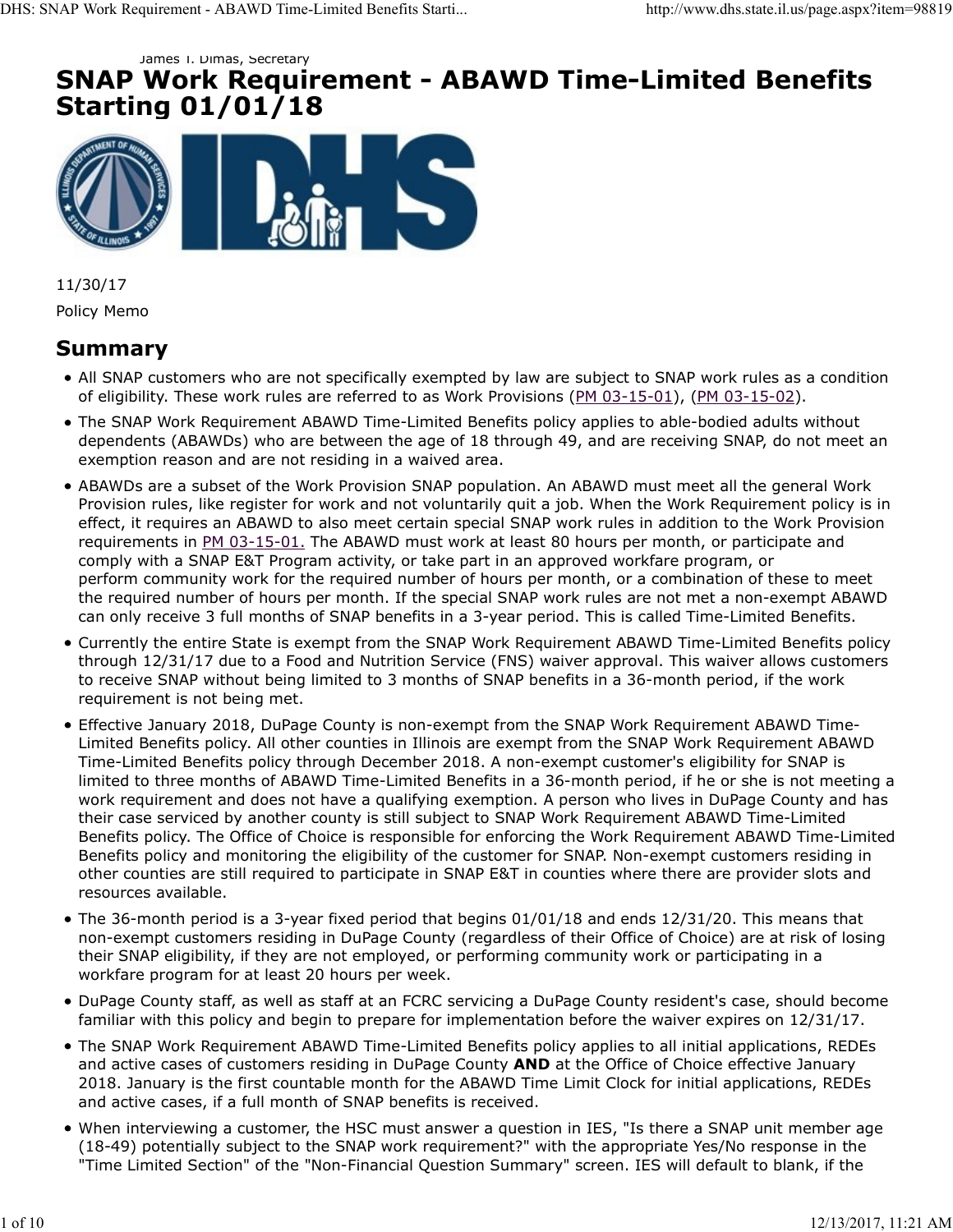question is not answered. This may result in the person not being properly identified as an non-exempt ABAWD. DHS: SNAP Work Requirement - ABAWD Time-Limited Benefits Starti... http://www.dhs.state.il.us/page.aspx?item=98819<br>question is not answered. This may result in the person not being properly identified as an non-exempt<br>ABAW

- A non-exempt customer who receives 3 full months of benefits (January, February, March) and is not meeting the work requirement loses their eligibility for SNAP effective for April 2018. A prorated month of benefits does not count towards the 3 ABAWD Time-Limited Benefit months.
- Only the individual who is not meeting the work requirement is ineligible for benefits. For a single person SNAP only case, IES will cancel SNAP effective for the 4th month, if a customer has received 3 full months of time-limited benefits and the work requirement was not met. IES will send Form 360c to inform a customer of the cancellation. When the SNAP unit includes more than one person, IES will disqualify the ineligible person for SNAP.
- CN 17.07 was mailed in November to customers whose place of residence is in DuPage county (regardless of where the case is serviced) to inform them about the change and what they must do to meet the SNAP work requirement.
- For new applicants, the HSC should issue the SNAP Work Requirement Fact Sheet (Form 3674) to all customers meeting the criteria of an ABAWD and explain the Work Requirement policy to them.
- An IES centrally generated notice will be mailed 60 days prior to the birth date of a 17-year old child turning 18 years old to notify them that they have been identified as a person who may now need to meet the work requirement.
- Prior to IES Phase 2, customers residing in DuPage County (regardless of where the case is serviced) were centrally changed from Mid-Point Reporting status to Change Reporting status. Form 3324 was centrally mailed to notify customers of the change in reporting requirements. New applications and REDEs are to be approved in Change Reporting status.
- It is important that the HSC reviews the ABAWD Time Limit Clock monthly to ensure that it accurately reflects a met or unmet month for the customer. IES determines an ABAWD at the individual level. An individual who is a mandatory ABAWD displays on the IES EDG Summary page. When eligibility runs, the ABAWD Time Limit Clock will count a month as unmet, unless an override is done to show the month as met. IES automatically sets the ABAWD Time Limit Clock as unmet at the schedule cut-off prior to the timelimit countable month, except for the application month. FCRC staff must do an override to prevent a month from counting toward the time-limit, if appropriate.
- A non-exempt customer must cooperate with SNAP E&T, if the county servicing the case has a SNAP E&T Provider. A non-exempt customer that does not comply with the requirements of SNAP E&T can still be sanctioned. The SNAP Work Requirement ABAWD Time-Limited Benefits policy would not apply because the customer has already lost SNAP eligibility due to the sanction.
- A non-exempt customer may regain eligibility after receiving their ABAWD Time-Limited Benefits. After eligibility is lost, a non-exempt customer can regain eligibility by working or participating in a work activity for the required number of hours in a 30 consecutive day period prior to the date of application. A customer qualifies to receive SNAP as long as they continue to meet the work requirement monthly. If later, the individual stops working or participating in a work activity then they will qualify for a one-time only additional 3 consecutive months of SNAP benefits. After receiving the 3 consecutive months of SNAP the individual remains ineligible for benefits for the remainder of the 3-year period, unless he or she regains eligibility or becomes exempt. There is no limit to the number of times a person may regain eligibility. later, the individual stops working or participating in a work activity then they will qualify for a one theorem only additional 3 consecutive months of SNAP benefits. After receiving the 3 consecutive months of SNAP the i
	- A chronically homeless individual, if determined unfit to work may be exempt from meeting the work requirement.
	- SNAP Work Requirement Request Medical/Service Provider Unfit to Work Determination (Form 2340), is created to help customers verify their inability to work. This form is optional. A customer is not required to use this form to verify their inability to work.
	- SNAP Work Requirement Request for Exemption (Form 2341), is completed by the customer who is requesting an exemption from the work requirement, if the reason for the exemption is not obvious to the HSC.
	- Community Work Information (Form 3675) is revised and is used by SNAP E&T counties. A Community Work form will be created for DuPage County to use since it is not a SNAP E&T county.
	- As a reminder, FCRCs must still operate a SNAP E&T program where provider slots and resources are available. FCRCs with a SNAP E&T program are responsible for keeping a waiting list of non-exempt persons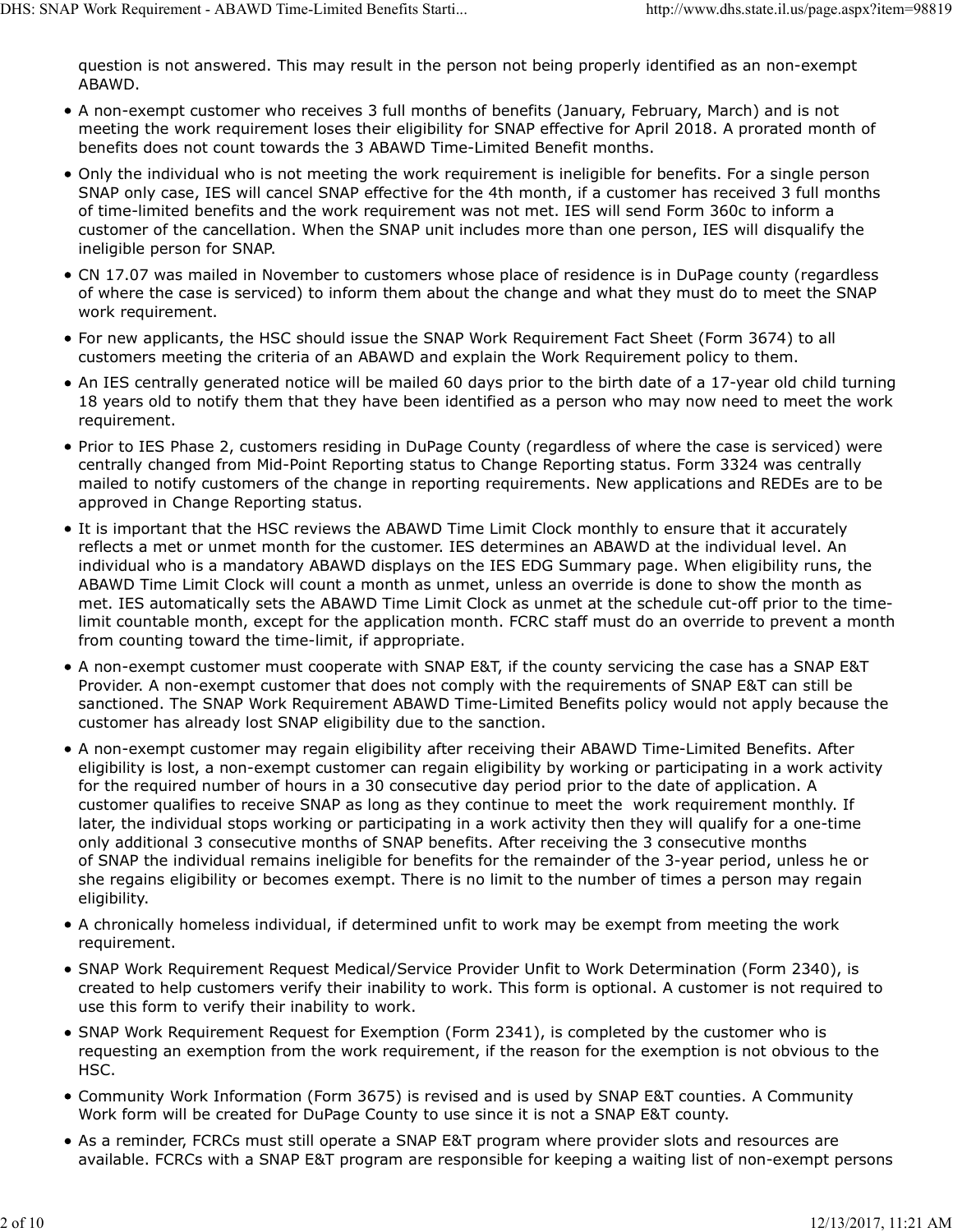that are required to participate in SNAP E&T. When a slot becomes available refer a non-exempt person to a provider on a first come first serve basis. Due to no provider, Lake County is no longer a mandatory SNAP E&T county. The SNAP Work Requirement ABAWD Time-Limited Benefits policy does not apply to these counties unless, a county is an Office of Choice for a resident of DuPage County. DHS: SNAP Work Requirement - ABAWD Time-Limited Benefits Starti... http://www.dhs.state.il.us/page.aspx?item=98819<br>that are required to participate in SNAP E&T. When a slot becomes available refer a non-exempt person to a<br>

- This policy memorandum clarifies "No Wrong Door" policy. Once an applicant is determined eligible for assistance he or she has a right to request to have their case transferred to another FCRC for his or her convenience. For all counties in the State, grant the request to transfer a customer's case for his or her convenience based upon one of the following factors: location of his or her employer; location of his or her child care provider; access to reliable transportation; the location of a social service provider that he or she sees on a regular basis.
- Effective with this policy memorandum, a Client Assessment Unit Determination (CAU) is no longer needed to determine if a SNAP person is mentally or physically unable to work. FCRCs should not send Form 183 or medical records to CAU.
- Effective with this policy memorandum, as a reminder to all FCRCs, cash and SNAP applicants must receive the Illinois Link Brochure, WCS 9203. When an applicant is in the FCRC, hand them the brochure. When mailing the Link card, also send the Illinois Link Brochure, WCS 9203.

State Exemption What will Change January 2018? Notifying the Customer Approval Periods Helping the Customer Meet the SNAP Work Requirement Who Must Meet the SNAP Work Requirement ABAWD Time-Limit? What is the SNAP Work Requirement ABAWD Time-Limit? Who is Exempt from the SNAP Work Requirement ABAWD Time-Limit? Eligibility Limits - Three Countable Months of ABAWD Time-Limited Benefits Starting the ABAWD Time Limit Clock Maintaining Eligibility When Does Eligibility End? Regaining Eligibility Additional 3 Consecutive Months of SNAP Medical Exemptions Temporary Illness Chronic Illness Chronic Homelessness Verify the Exemption Change in ABAWD Status Case Transfers Clarification on No Wrong Door Policy SNAP E&T and Lake County change Student Exemption Expanded Illinois Link Brochure Forms referenced: Chronic Lilness<br>
Chronic Homelessnesss<br>
Verify the Exemption<br>
Change in ABAWD Status<br>
Case Transfers<br>
Clarification on No Wrong Door Policy<br>
SNAP EXT and Lake County change<br>
Student Exemption<br>
Illinois Link Brochure<br>
Forms

#### State Exemption

Currently the entire state is exempt from the SNAP Work Requirement ABAWD Time-Limited Benefits policy for able-bodied adults without dependents (ABAWDs) 01/01/17 through 12/31/17 due to FNS waiver approval. This means that ABAWDs are not limited to receiving SNAP benefits for 3 months in a 36-month period, if they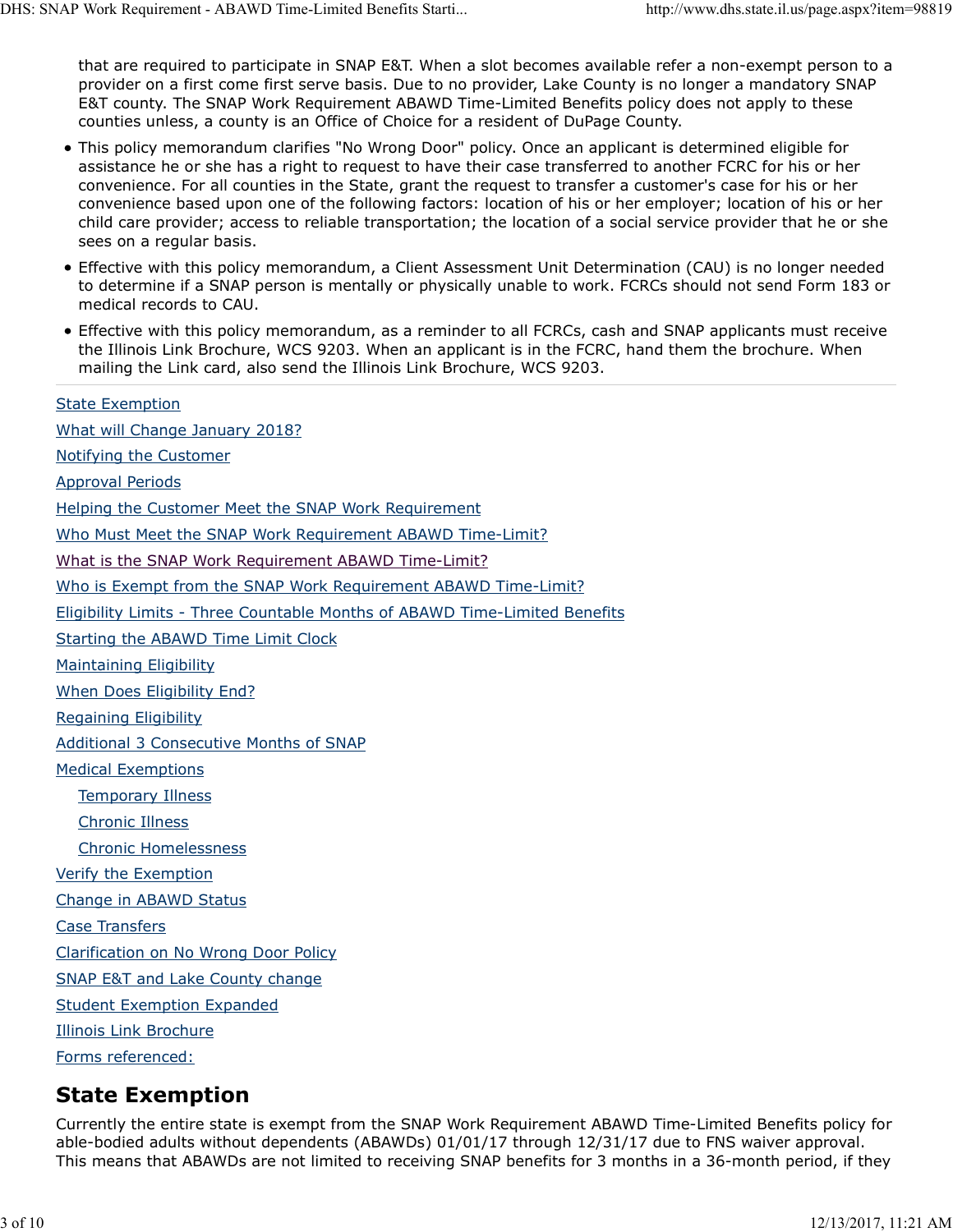do not meet the work requirement.

# What will Change January 2018? DHS: SNAP Work Requirement - ABAWD Time-Limited Benefits Starti... http://www.dhs.state.il.us/page.aspx?item=98819<br>do not meet the work requirement.<br>**What will Change January 2018?**

- Effective January 2018, the SNAP Work Requirement ABAWD Time-Limited Benefits policy will be implemented in DuPage County. This policy change is effective January 2018, for all initial applications, REDEs and active cases received for non-exempt customers residing in DuPage County AND at the Office of Choice servicing a DuPage County resident's case. This means that customers residing in DuPage County, regardless of Office of Choice, are subject to 3 months of time-limited SNAP benefits and are at risk of losing their SNAP eligibility.
- The Office of Choice is responsible for applying the SNAP Work Requirement ABAWD Time-Limited Benefits policy to a customer, monitoring eligibility, ensuring that the ABAWD Time Limit Clock is correct and providing the customer with resources to help them meet the requirement.
- An individual must cooperate with SNAP E&T, if the county servicing the case has a SNAP E&T Provider. An individual that does not comply with the requirements of SNAP E&T can still be sanctioned. The SNAP Work Requirement ABAWD Time-Limit Benefits policy does not apply because the individual has already lost SNAP eligibility due to the sanction.
- DuPage County staff, as well as staff at an FCRC servicing a resident's case, should become familiar with this policy and begin to prepare for implementation before the waiver expires on 12/31/17.

#### Notifying the Customer

- CN 17.07 was mailed in November to active customers residing in DuPage County (regardless of where the case is serviced) to inform them about the change and what they must do to meet the SNAP work requirement.
- For new applicants, the HSC must issue the SNAP Work Requirement Fact Sheet (Form 3674) to the customer and explain the work requirement policy. It is important that the customer understands the work requirement and the potential loss of SNAP eligibility, if they do not comply. A customer who is not meeting the work requirement by the third month is at risk of losing eligibility. Approve the case in Change Reporting status.
- Prior to IES Phase 2, customers residing in DuPage County (regardless of where the case is serviced) were centrally changed from Mid-Point Reporting status to Change Reporting status. Form 3324 was centrally mailed to notify customers of the change in their reporting requirements.

#### Approval Periods

IES assigns a 12-month approval period to all SNAP approvals. If a non-exempt person is not meeting the work requirement after receiving 3 full months of ABAWD Time-Limited Benefits IES will systematically cancel their case.

- A person working 80 hours or more per month is meeting the SNAP Work Requirement ABAWD Time-Limited Benefits policy. Assign a 12 month approval period in Change Reporting status. Inform the customer that they must report when their hours fall below 20 hours per week and when the earned income changes by \$100 or more.
- If a person is temporarily exempt from the work requirement due to a medical condition, set a task as reminder to follow-up with customer prior to date that the exemption is expected to expire.

## Helping the Customer Meet the SNAP Work Requirement

- DuPage County does not operate a SNAP E&T program. A customer living in DuPage will not have SNAP E&T as an option to meet the requirement, unless the program is offered at the Office of Choice. While these individuals are receiving SNAP benefits, the FCRCs will work together to provide any assistance that is reasonable to help these individuals obtain at least a 20 hour per week job or an assessment of the individual will be completed and based on his or her needs the appropriate referrals to a community partner that offers services that addresses those specific needs will be made. A present now keep the methanic stress that alternation in the content of the stress of the stress of the stress of the stress of the stress of the stress of the stress of the stress of the present that the general ty and
	- Customers may be referred to the Illinois WorkNet Center which offers a variety of services. An individual who goes to the Illinois WorkNet Center and actively engages in 20 hours of job search at the site per week meets the work requirement. Verify that the requirement was met. Job search is not an allowable countable activity for any other county.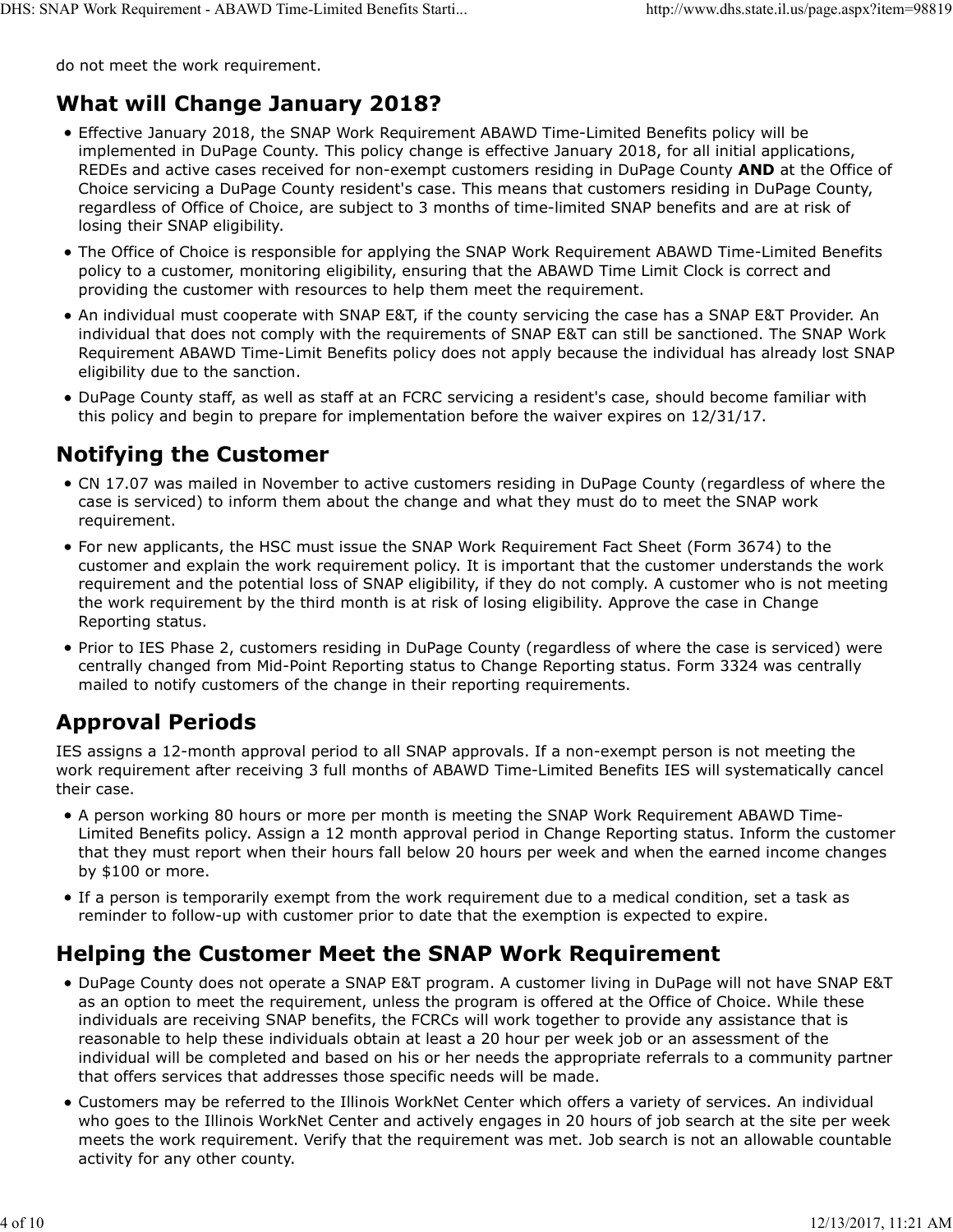- An Office of Choice with a SNAP E&T program, must engage the individual in a countable SNAP E&T activity. A customer must take part and comply with one of the following: Basic Education, Vocational Training, Work Experience, Community Work, Earnfare. UHS: SNAP Work Requirement - ABAWD Time-Limited Benefits Starti... http://www.dhs.state.il.us/page.aspx?item=98819<br>
● An Office of Choice with a SNAP E&T program, must engage the individual in a countable SNAP E&T activit
	- A customer may also self-initiate work at community-based organizations, churches, or other organizations. Use Community Work Information (Form 3673) to verify community work. Form 3673 must be completed and signed by a representative of the organization to verify hours of volunteer work performed each month. For SNAP E&T the required number of hours is based on the SNAP benefit amount received. For DuPage County, the required number of hours is 20 hours per week. A new community work form is created for use in non-SNAP E&T counties.
	- An individual may also perform workfare at a local governmental unit for the required number of hours and meet the requirement. For SNAP E&T counties, the number of hours a person must work depends on their SNAP benefits amount. Use the Participation in Community Work Program (Form 4019) to verify that the person meets program requirements each month. For DuPage County, the required number of hours is 20 hours per week.

The SNAP Work Requirement ABAWD Time-Limited Benefits policy applies to persons living in DuPage County AND their Office of Choice. As a reminder, all counties must still operate a SNAP E&T program where Provider slots and resources are available. FCRCs with a SNAP E&T program are responsible for keeping a waiting list of non-exempt persons that are required to participate in SNAP E&T. When a slot becomes available refer a nonexempt person to a provider on a first come first serve basis.

#### Who Must Meet the SNAP Work Requirement ABAWD Time-Limit?

A person must meet the SNAP work requirement if they are residing in a non-waived area and:

- are age 18 through 49; and
- receive SNAP benefits; and
- do not qualify for an exemption

#### What is the SNAP Work Requirement ABAWD Time-Limit?

All SNAP customers who are not specifically exempted by law are subject to SNAP work rules as a condition of eligibility. These work rules are referred to as Work Provisions in PM 03-15-01. ABAWDs are a subset of the Work Provision SNAP population. In addition to the Work Provisions, an ABAWD must meet additional work requirements in order to receive SNAP benefits beyond the 3-month time limit in a 3-year fixed period. An ABAWD must meet all the general SNAP work rules, like register for work and not voluntarily quit a job, as well as the following requirements:

- Work an average of 80 hours per month.
- Take part in and comply with one the following activities of the SNAP E &T Program, if available: Basic Education, Vocational Training, Work Experience, Community Work, Earnfare.
- Take part in an approved workfare program of a local governmental unit for the required number of hours per week.
- Do community work at agencies, churches, or other organizations in the community for the required number of hours per week.

Receipt of income-in-kind meets the work requirement, if a person is actively engaged in work for 80 hours or more per month.

**Example:** Ms. G applies for SNAP in March. She does not have income. She states that she lives in a motel room and does not have any expenses. She cleans the hotel rooms daily for the motel owner in exchange for her living there rent free. The motel owner provides a statement that Ms. G works 80 hours per month. Ms. G meets the work requirement by working 80 hours a month in exchange for the motel room. • Take part in an approved workfare program of a local governmental unit for the required number of hours<br>
per week.<br>
• Do community work at agencies, churches, or other organizations in the community for the required<br>
num

Note: In counties with SNAP E&T the number of hours of participation in community work and workfare is based on the amount of SNAP benefits received. In DuPage county the required number of hours is 20 hours per week.

## Who is Exempt from the SNAP Work Requirement ABAWD Time-Limit?

A person who meets one of the exemptions below is not subject to the work requirement and time-limited SNAP benefits.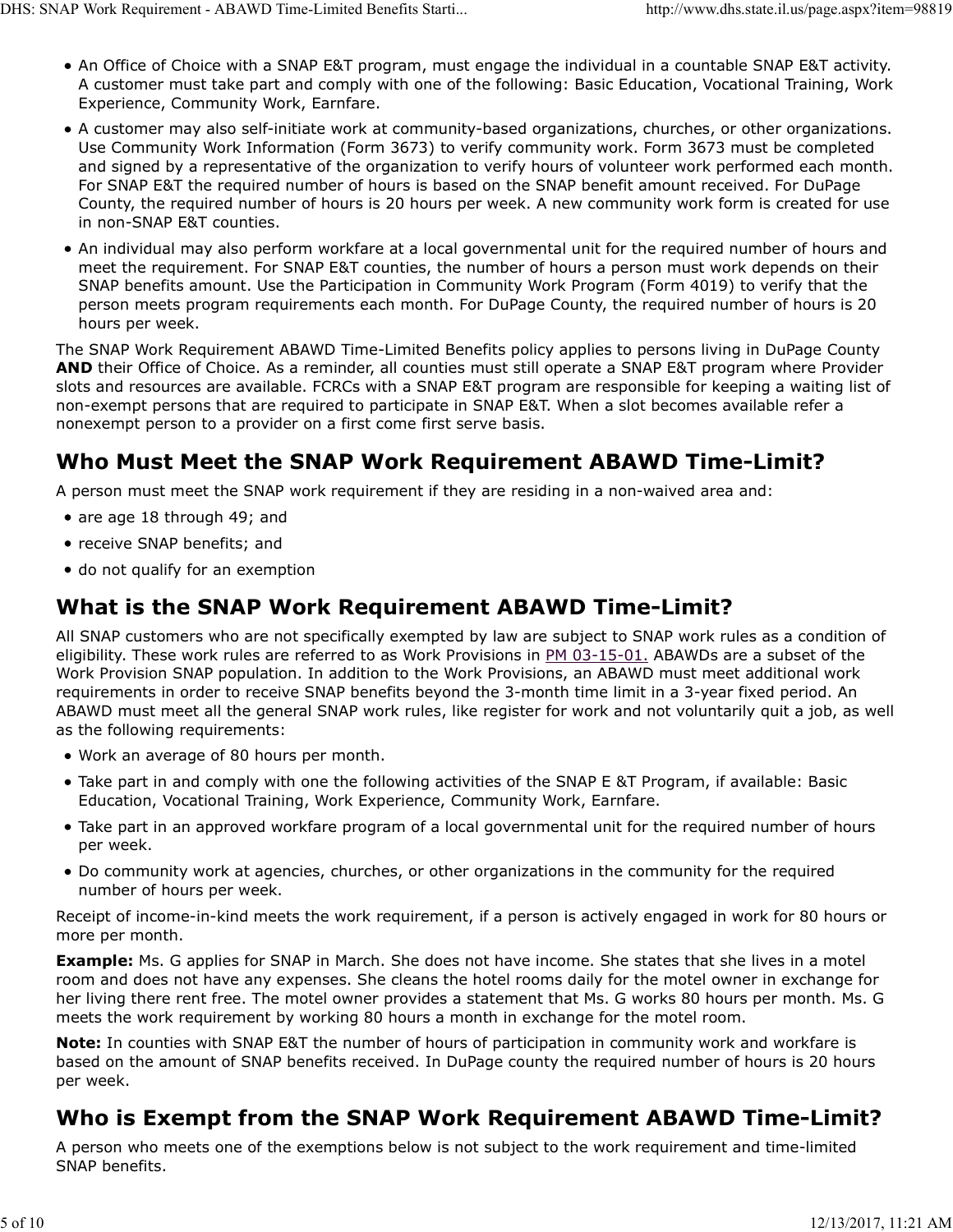The person is:

- under age 18 or 50 years of age or older; or
- physically or mentally unfit to work, or pregnant; or
- living in a SNAP household with a child under 18; or
- otherwise exempt from the SNAP Work Provisions in PM 03-15-02

Note: Everyone who is age 18-49 is exempt if there are children under age 18 in the SNAP unit

**Example:** The SNAP only unit consists of Mr. D, age 45, Mrs. D, age 35, and Ms. R and her 3 children who are under age 18. Because Mr. D and Mrs. D are members of an SNAP unit with children under the age of 18, they are exempt from the work requirement.

#### Eligibility Limits - Three Countable Months of ABAWD Time-Limited Benefits

A non-exempt customer's eligibility for SNAP is limited to three full months of time-limited benefits for the fixed 3-year period, if he or she is not meeting the work requirement and does not qualify for an exemption. The fixed period begins January 1, 2018 and ends December 31, 2020. Prorated SNAP benefits do not count toward a time-limited month. The time-limited months do not have to be consecutive. Once the 3 month timelimited benefits have been received a nonexempt customer remains ineligible for the remainder of the 3-year period, unless he or she regains eligibility or becomes exempt.

A month is counted as a time-limited benefit month when a nonexempt person receives a full month of SNAP benefits and:

- is not meeting the work requirement; and
- does not meet an exemption from the work requirement; or
- does not verify an exemption from the work requirement.

#### Starting the ABAWD Time Limit Clock

- The SNAP Work Requirement ABAWD Time-Limited Benefits policy applies to all initial applications, REDEs and active cases of customers residing in DuPage County AND at the Office of Choice.
- The HSC must answer a question in IES, "Is there a SNAP unit member age (18-49) potentially subject to the SNAP work requirement?", correctly in the "Time Limited Section" of the "Non-Financial Question Summary" screen. IES will default to blank, if the question is not answered. This may result in the person not being properly identified as an non-exempt ABAWD.
- January is the first countable month for the ABAWD Time Limit Clock for any non-exempt customers who are not meeting the work requirement. If a non-exempt person receives 3 full months of SNAP for January, February and March and does not meet the work requirement during any of those months, eligibility for SNAP ends effective April 2018. The 3 ABAWD Time-Limited Benefit months do not have to be consecutive.
- It is important that the HSC reviews the ABAWD Time Limit Clock monthly to ensure that it accurately reflects a met or unmet month for the customer. IES determines an ABAWD at the individual level. An individual who is a mandatory ABAWD displays on the IES EDG Summary page. When eligibility runs the ABAWD Time Limit Clock will count, unless the month is shown met.
- IES automatically sets the ABAWD Time Limit Clock as unmet at the schedule cut-off prior to the time-limit countable month, except for the application month. The HSC must do an override to prevent a month from counting toward the time-limit, if appropriate. See example below.
- IES will centrally generate a notice 60 days prior to the birth date of a 17-year old turning age 18.

|                             |                    | • IES will centrally generate a notice 60 days prior to the birth date of a 17-year old turning age 18.<br><b>Example:</b> Mr. Q applies for SNAP on 03/20 and the HSC processes the application on 04/01. At the time of<br>application Mr. Q is not meeting the work requirement. March is a prorated month. |
|-----------------------------|--------------------|----------------------------------------------------------------------------------------------------------------------------------------------------------------------------------------------------------------------------------------------------------------------------------------------------------------|
| <b>Eligibility</b><br>Month | <b>IES Actions</b> | Action Date is Schedule cut-off, except for the<br>application month.                                                                                                                                                                                                                                          |
|                             |                    | For the month of application the Time Limited Clock<br>will count the                                                                                                                                                                                                                                          |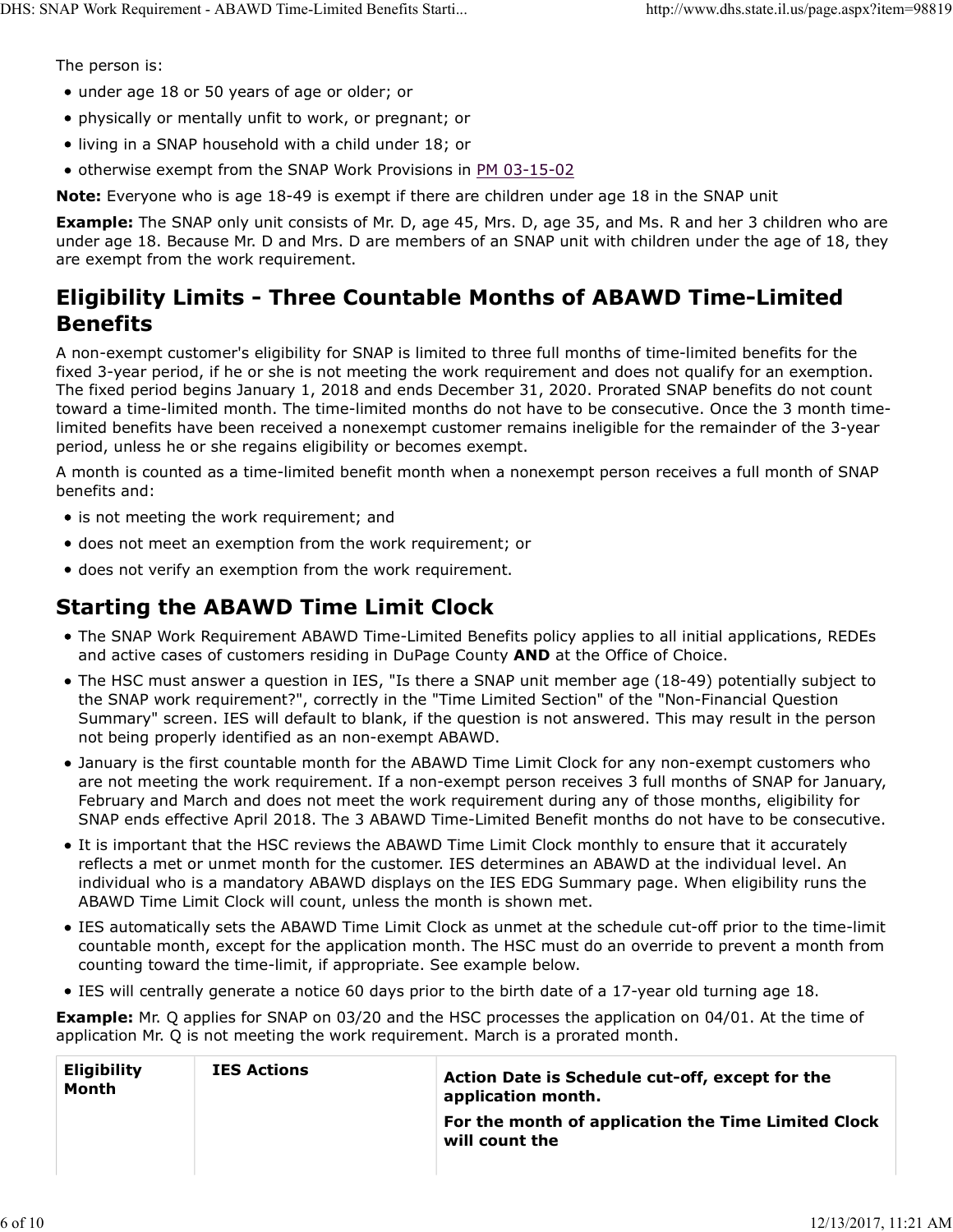|          | DHS: SNAP Work Requirement - ABAWD Time-Limited Benefits Starti | http://www.dhs.state.il.us/page.aspx?item=98819             |  |
|----------|-----------------------------------------------------------------|-------------------------------------------------------------|--|
|          |                                                                 |                                                             |  |
|          |                                                                 | month met/unmet on the day the application is<br>processed. |  |
| 04/01/17 | ABAWD Month 1 (Unmet)                                           | 04/01/17                                                    |  |
| 05/01/17 | ABAWD Month 1 (Unmet)                                           | 04/15/17                                                    |  |
| 06/01/17 | ABAWD Month 3 (Unmet) and                                       | 05/15/17                                                    |  |
|          | Mass Change Trigger Closure<br>created                          |                                                             |  |

Note: In order to set the ABAWD Time Limit Clock functionality for implementation effective January 2018. The Clock will begin ticking at schedule cut-off in December 2017 for all active cases. January will default to unmet. The HSC must review the ABAWD Time Limit Clock for accuracy and do an override for the month of January, if appropriate.

## Maintaining Eligibility

In order to continue ongoing eligibility for SNAP a non-exempt customer must meet the work requirement monthly so that the SNAP Work Requirement ABAWD Time-Limited Benefit months are not counted.

If an individual is exempt for the month, the month is not considered as a countable month. It makes no difference when within the time frame that the three months of participation are used. The time-limited benefit months do not have to be consecutive.

## When Does Eligibility End?

Only the individual(s) who is not meeting the work requirement is ineligible for benefits.

- For a single person SNAP only case, IES will cancel SNAP effective for the 4th month, if a customer has received 3 full months of time-limited benefits and the work requirement was not met. IES will send Form 360c to inform a customer of the cancellation.
- When the SNAP unit includes more than one person, only the person(s) who did not comply with the work requirement are ineligible for SNAP. IES will disqualify the person for SNAP.

**Example 1:** Ms. L applied for SNAP 01/20/18. The HSC gives Ms. L the SNAP Work Requirement Fact Sheet (Form 3674) and explains the work requirement policy. Ms. L does not meet a work requirement exemption reason. She is not employed and does not want to do community work or be referred to other resources. Ms. L is eligible to receive SNAP for January, February, March, and April only. January is a prorated month. Ms. L's ABAWD time-limited SNAP benefit months are February March and April. Her SNAP benefits are canceled effective May 2018 for not meeting the work requirement. Unless, Ms. L becomes exempt or regains eligibility by meeting the work requirement, she is ineligible for SNAP benefits until 01/01/21.

**Example 2:** Mr. H has an active SNAP case and is certified through March 2018. He was sent CN 17.07. Mr. H is not exempt and is not meeting the SNAP work requirement. He received his 3 months of ABAWD timelimited benefits January, February and March. Mr. H files a REDE application in March. His application is denied because he is not meeting the work requirement. He must regain eligibility by meeting the work requirement or become exempt before he is eligible to receive SNAP again in the 3-year period.

**Example 3:** Ms. K receives SNAP on an active ACA medical case and is certified through June 2018. Ms. K is not exempt. She is eligible for January, February, and March. She contacts the FCRC in March and states in February she did community work at her local church for 20 per week and provides proof. She did not do any work in January or March. Ms. K has used 2 months of her time-limited benefits when she did not comply with the requirement. The HSC must over-ride the month of February by correcting the ABAWD Time Limit Clock to show the work requirement met in February. If Ms. K does not comply in April she will use her 3rd month of eligibility and IES will cancel her case effective May 2018. by meeting the work requirement, she is ineligible for SNAP benefits until 01/01/21.<br> **Example 2:** Mr. H ans an active SNAP case and is certified through March 2018. He was sent CN 17.07. Mr. H<br> **Example 2:** Mr. H ans an a

# Regaining Eligibility

An individual who has lost SNAP eligibility by exhausting their 3 month ABAWD Time-Limited Benefits may regain eligibility at any time.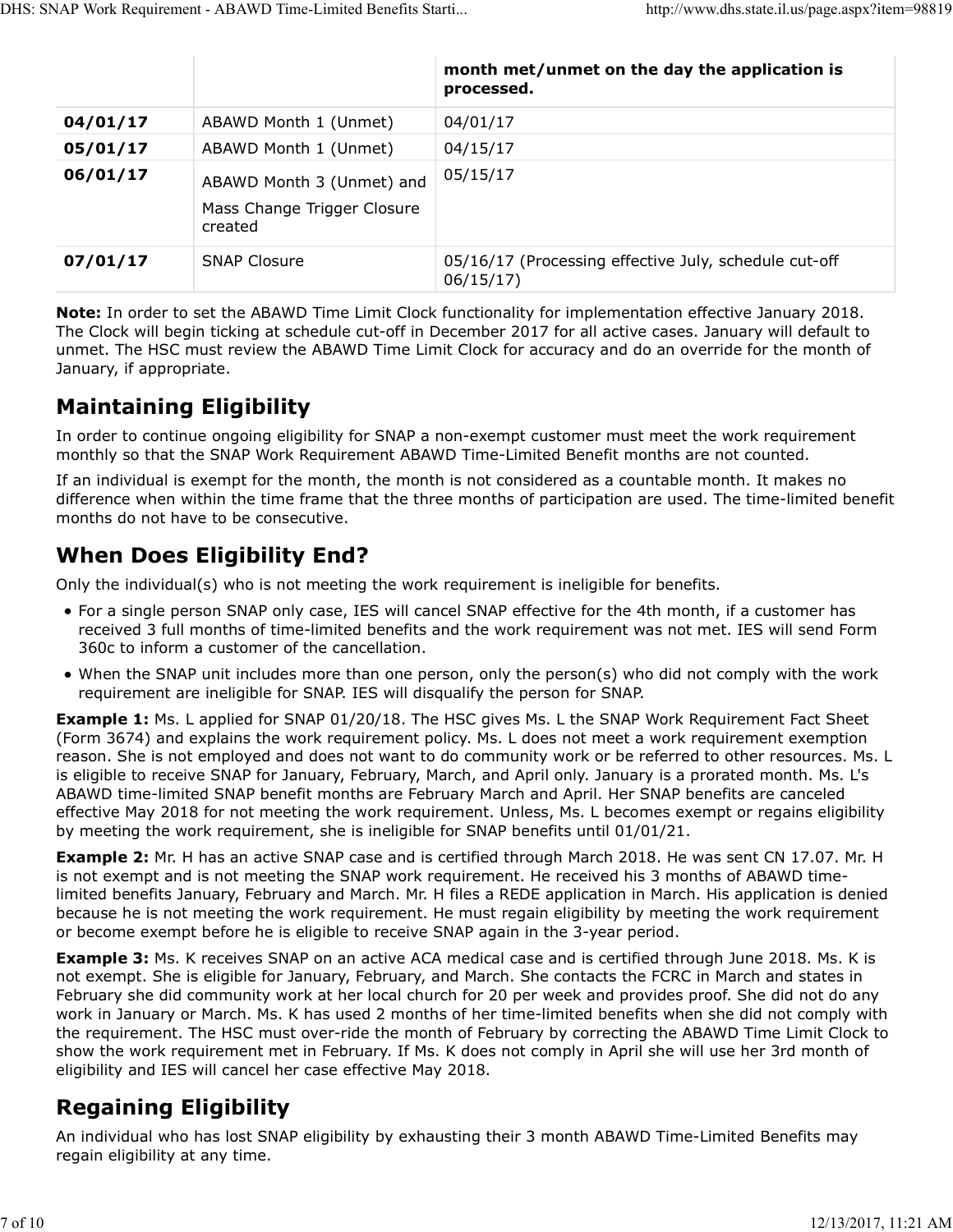A person may regain eligibility by fulfilling the ABAWD work requirement during a 30 consecutive day period prior to the date of application by working or participating in a work activity for the required number of hours or by meeting a criterion for exemption, or when their 36-month clock is reset in the next 3-year period. DHS: SNAP Work Requirement - ABAWD Time-Limited Benefits Starti... http://www.dhs.state.il.us/page.aspx?item=98819<br>A person may regain eligibility by fulfilling the ABAWD work requirement during a 30 consecutive day period

To regain eligibility an individual must in a 30 consecutive day period prior to the date of application:

- Work an average of 80 hours per month; or
- take part and comply with one of the following SNAP E&T activities, if available: Basic Education, Vocational Training, Work Experience, Community Work, Earnfare; or
- take part in an approved workfare program of a local governmental unit for the required number of hours. For SNAP E&T counties, the number of hours a person must work depends on their SNAP benefits amount. For DuPage County, the required number of hours is 20 hours per week; or
- do community work at agencies, churches, or other organizations in the community for the required number of hours. For SNAP E&T the required number of hours is based on the SNAP benefit amount received. For DuPage County, the required number of hours is 20 hours per week; or
- any combination of work and participation in a work program.

An individual remains eligible to receive SNAP in the following month as long as he or she continues to work the required number of hours, or participates and complies with community work or a workfare program for the required number of hours.

**Example:** Mr. J lost SNAP eligibility effective April. He becomes employed on May 10th and has to work a total of 80 hours within the next 30 days in order to regain eligibility for the next benefit month.

Once an individual's case is canceled he or she has to file a new application to begin receiving SNAP again. If an application is received, determine if the individual has regained eligibility. The individual qualifies when the requirement has been met and the person is otherwise eligible for SNAP. A person who starts work or starts a work program can reapply for SNAP as soon as he or she has worked or participated 80 hours in a 30 day period and it is determined that the customer will continue to meet the requirement.

Example: Ms. B has received her 3 month ABAWD Time-Limited Benefits January through March. Ms. B starts a 20 hour per week job on June 1st and works 20 hours per week. Ms. B applies for SNAP on July 1 and provides pay stubs showing she has worked 80 hours and is still employed. Ms. B has regained eligibility to receive SNAP ongoing.

- A new application is not required when a member of a SNAP unit is removed from the case for failing to meet the work requirement. The household must request that the member be added back to the case and he or she must meet all other eligibility requirements. Add the person to the case the month following the month that the change was reported.
- When a SNAP application is filed and the person has used all months of eligibility in the 3-year period they must verify that they have regained eligibility in a 30 consecutive day period prior to the date of application. In order to be eligible to receive SNAP the individual must be able to show proof that they can maintain eligibility before the application is approved.There is no limit on the number of times a person may regain eligibility.

At re-application, an individual who has received 3 months of ABAWD Time-Limited Benefits and has not met one of the work requirements in a 30 consecutive day period prior to the date of application is ineligible for SNAP. The resources of the person are counted in their entirety for the remaining eligible SNAP household members. A pro-rated share of the ineligible person's income is budgeted.

## Additional 3 Consecutive Months of SNAP

A person who regains and maintains eligibility but later stops meeting the work requirement is eligible for an additional 3 consecutive months of SNAP. The period begins on the date an individual first notifies the FCRC that they are no longer meeting the requirement. A prorated month does not count as one of the 3 months. The second 3 month period runs for 3 consecutive countable months regardless of whether or not the person receives benefits in all 3 months. The second 3 consecutive months is issued only one-time in any 3-year period. eligibility.<br>
Ar re-application, an individual who has received 3 months of ABAWD Time-Limited Benefits and has not met<br>
Are one of the work requirements in a 30 consecutive day period prior to the date of application is i

**Example:** Mr. J received his ABAWD Time Limited Benefits January through March. His case was canceled effective April. Mr. J reapplies for SNAP in May and is approved for ongoing SNAP benefits. He is employed working 30 hours per week. On September 30, Mr. J reports that due to it being seasonal work his job ended on 09/30/17. Mr. J's 3 consecutive months of SNAP are October, November, and December. FCRC staff must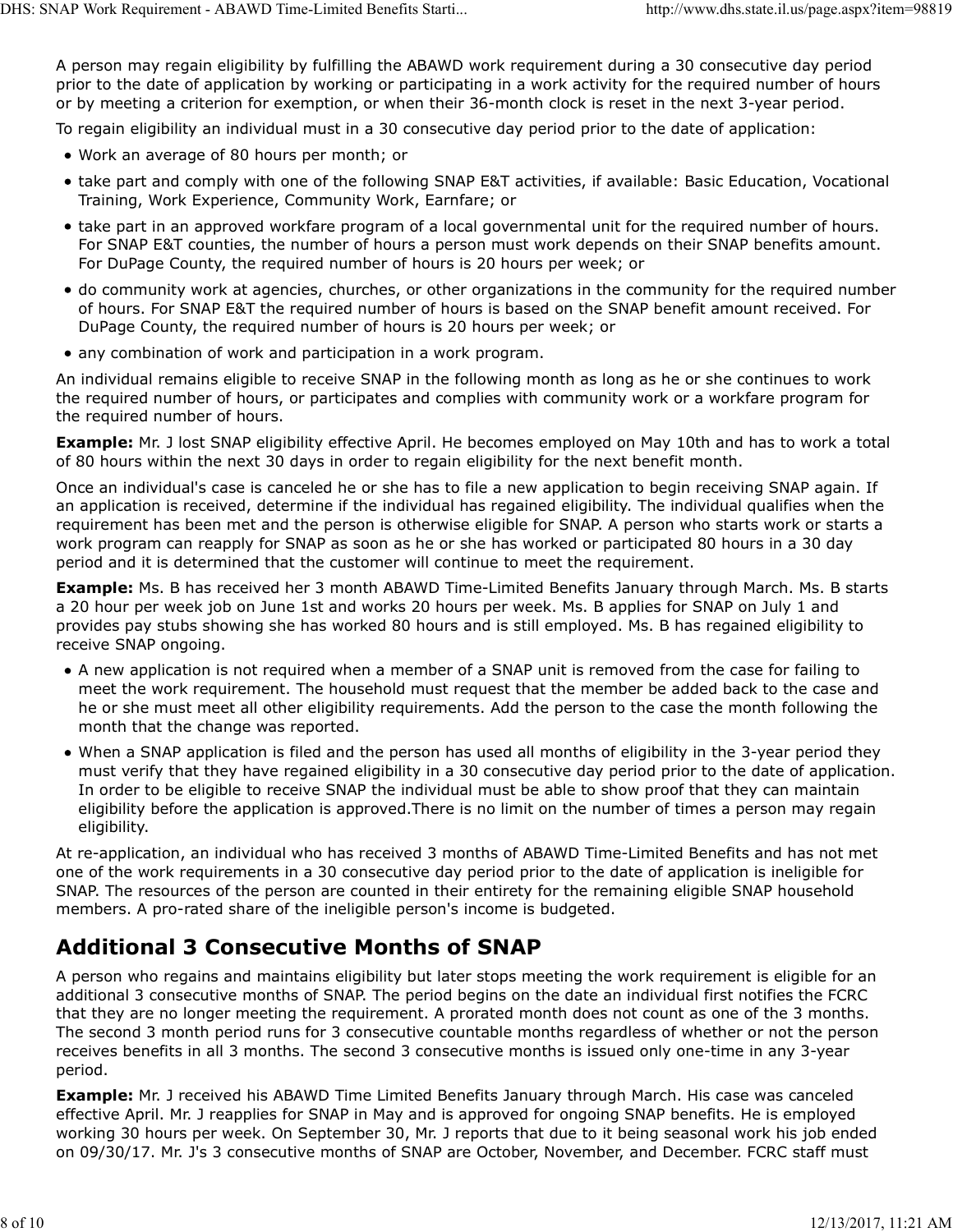cancel Mr. J's case effective for January 2019. Form 360c is centrally sent informing Mr. J that he longer meets the work requirement. Unless Mr. J regains eligibility again or becomes exempt he is no longer eligible for benefits until January 2021. October is the first month that Mr. J did not meet the work requirement. DHS: SNAP Work Requirement - ABAWD Time-Limited Benefits Starti... http://www.dhs.state.il.us/page.aspx?item=98819<br>cancel Mr. J's case effective for January 2019. Form 360c is centrally sent informing Mr. J that he longer

# Medical Exemptions

#### Temporary Illness

The FCRC exempts a person due to a temporary illness if there is medical evidence provided by the client or other evidence that the illness or injury is serious enough to temporarily exempt the client. Evidence for temporarily exempting a client includes, but is not limited to:

- observing a cast on a broken leg; or
- receipt of Workers' Compensation; or
- knowledge of a scheduled surgery or recuperation from surgery.

Note: Minor ailments and injuries such as colds, broken fingers, or rashes are not normally serious enough to exempt a person.

#### Chronic Illness

The FCRC exempts a person who is mentally or physically unable to work due to a chronic illness if a medical provider or service provider finds that a physical or mental impairment, either by itself or in conjunction with age or other factors, prevents the customer from working or participating in SNAP E&T. The receipt of disability benefits can also verify the exemption, regardless of the percentage of disability or level of payment, such as SSI, SSA, Railroad Retirement, AABD, or VA, or receipt of a government or a private temporary or permanent disability benefit.

#### Chronic Homelessness

A person who is experiencing chronic homelessness and is determined unfit to work may qualify to be exempt from the work requirement.

# Verify the Exemption

- If an individual's disability is not obvious to the HSC or the individual is not receiving a disability benefit, the HSC should request that the customer provide proof from a medical professional or service provider.
- Verification can be obtained via written statement or by using the new form SNAP Work Requirement Request Medical/Service Provider Unfit to Work Determination (Form 2340). This is an optional form. Verification may be accepted from a physician, physician's assistant, nurse, nurse practitioner, designated representative of the physician's office, a licensed or certified psychologist, a social worker; a counselor or staff person at a drug and alcohol program, or a social worker or staff person at a homeless or domestic violence services provider or shelter; or any other medical personnel determined appropriate.
- Document the proof used to support the exemption.
- Establish an exemption review date based on the information obtained and the customer's condition. When a person with a temporary illness exemption becomes physically and/or mentally fit, change their work exemption status to nonexempt, unless another exemption reason applies.

# Change in ABAWD Status

A change from a non-exempt person who is not meeting the work requirement to a person who is exempt from the work requirement is effective the month the change is reported.

**Example:** Ms. T receives SNAP and is not exempt from meeting the work requirement. The 3 ABAWD Time-Limited Benefit months are January, February and March. She reports on February 5, she is pregnant. Ms. T's ABAWD status changes to exempt effective February (month of report). FCRC staff update Ms. T's ABAWD Time Limited Clock to show that only January was used toward her 3 month's ABAWD time -limited benefits. • Document the proof used to support the exemption.<br>
• Document the proof used to support the exemption.<br>
• Establish an exemption review date based on the information obtained and the customer's condition. When<br>
a person

The status of a person meeting the work requirement changes to not meeting the work requirement in the month in which the nonexempt person becomes non-compliant and is considered a countable unmet month.

# Case Transfers